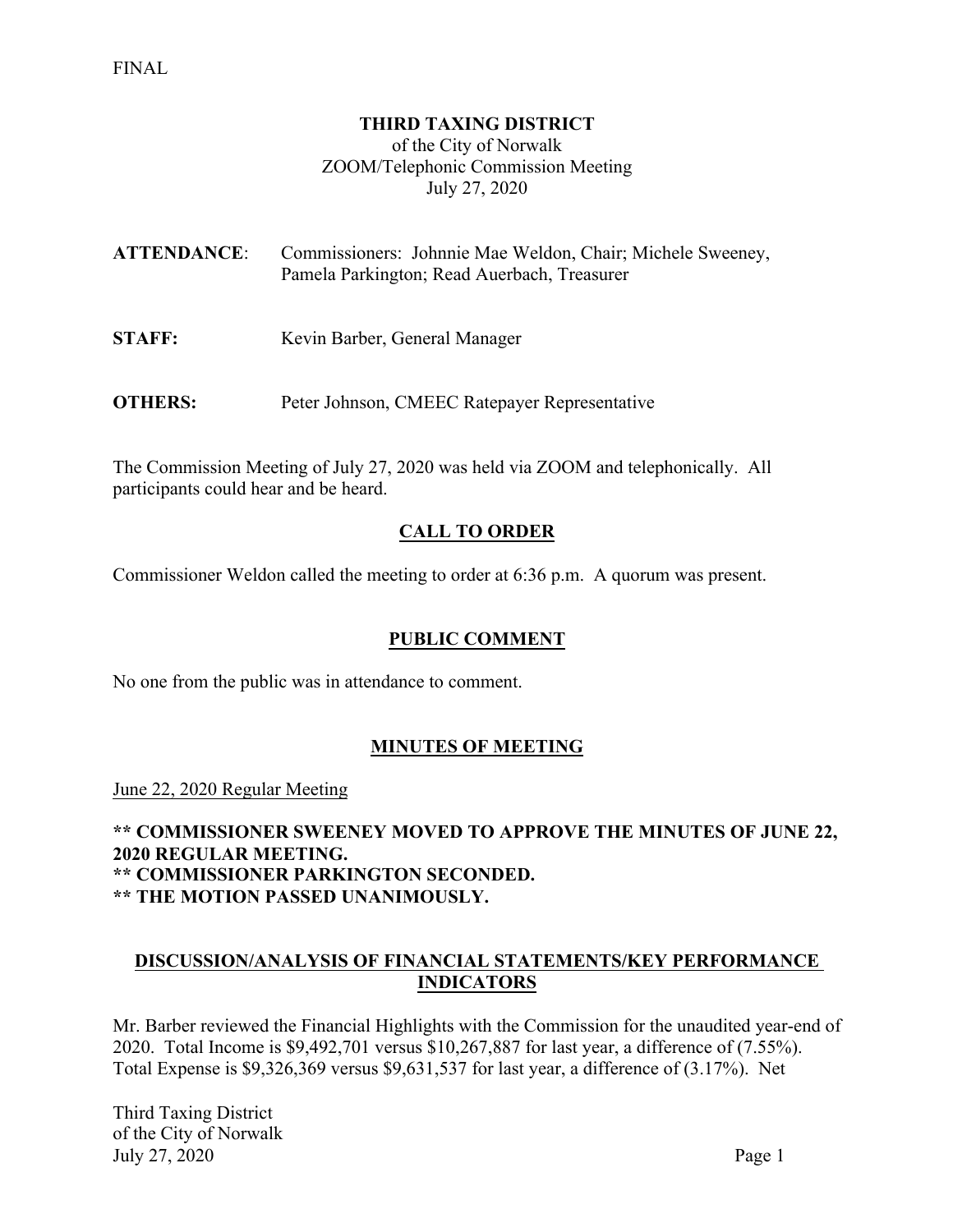## FINAL

Income before Rate Stabilization is \$493,841 versus \$1,527,221 from last year or a difference of (68%). Year-to-Date Net Income is \$196,756 versus \$1,025,510 for last year, a difference of (81%). Mr. Barber did point out that these numbers do reflect an impact from the COVID-19 pandemic.

Total cash balance on hand is \$6,551,514. Of this, the Capital Improvement Fund is \$2,352,386. Current outstanding principal balance with CMEEC is \$3,270,529. Current Fiscal Year Capital Additions to date is \$773,556.

Mr. Barber reviewed the P&L for the Electric Department. On the income side, most all categories are under budget with exception of the Cervalis Data Center, which has increased its usage. The PCA Income is showing zero for the month of June per the Commission's decision to provide some level of rate relief to the customers.

The P&L for the District is under budget for the fiscal year on a whole, but the Cemetery expenses are over-budget due to the unexpected tree damage that occurred during the year.

KPI's: Mr. Barber reviewed the KPI's with the Commission and they remain consistent. He did point out that #3 Outstanding Receivables (greater than 90 days) is at \$47,775 which is a small increase over last month. This is directly related to the COVID-19 pandemic. He believes there is no danger at this time, but he and Mr. Scofield will continue to monitor the situation.

RSF: The current balance of the RSF (Rate Stabilization Fund) is \$3,733,606 and is in a slight downward trend through the next year and then will begin an upward trend. With the reduction of the PCA to zero to assist TTD's customers during the pandemic, the CMEEC billable rate was adjusted to \$67/megawatt.

# **CMEEC EQUITY DISTRIBUTION**

Mr. Barber informed the Commission that on Thursday, July 23, 2020, the CMEEC Member Delegation voted unanimously to distribute the 2019 Distribution Eligible Equity to the member utilities. The 2019 total equity distribution for Third Taxing District is \$362,951.

Mr. Barber presented five options to the Commission for the distribution of the eligible equity:

- Leave all or part of distribution in Equity
- Apply all or part to the Municipal Trust
- Apply all or part to the Rate Stabilization Fund
- Apply all or part as an offset to a CMEEC power bill invoice
- All or part as a direct cash payment

After reviewing the options with the Commission, it is Mr. Barber's recommendation to receive the full distribution of equity available to TTD and deposit the entire amount in TTD's Rate

Third Taxing District of the City of Norwalk July 27, 2020 Page 2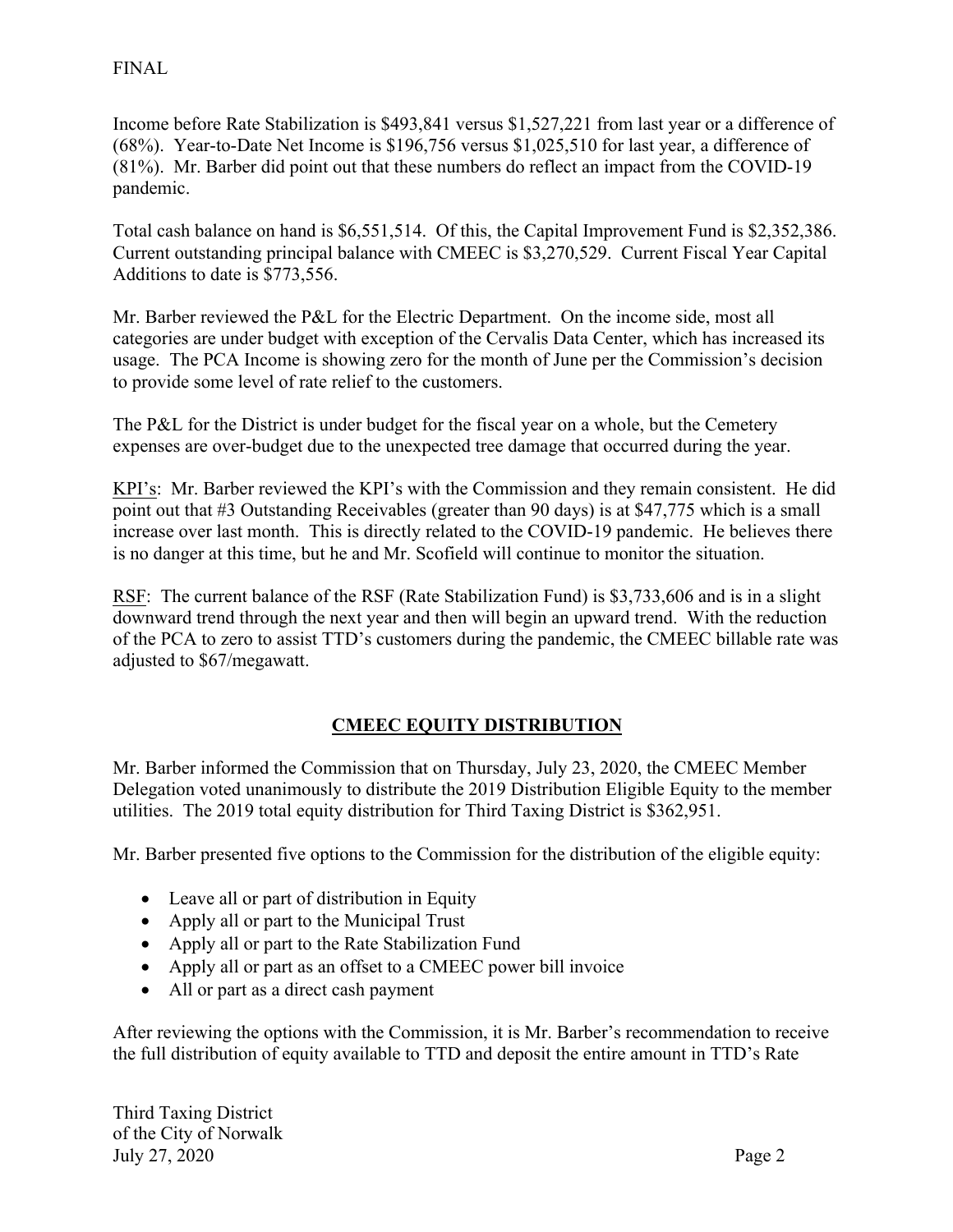Stabilization Fund held at CMEEC. This would provide TTD with the ability to continue providing the reduced Power Cost Adjustment (PCA) to the customers during these difficult times, should the Commission decide this is an appropriate use of the funds.

### **\*\* COMMISSIONER SWEENEY MOVED TO DIRECT KEVIN BARBER, GENERAL MANAGER, TO TAKE THE GROSS CMEEC EQUITY DISTRIBUTION IN THE AMOUNT OF \$362,951 AND DEPOSIT IT INTO THIRD TAXING DISTRICT'S RATE STABILIZATION FUND HELD AT CMEEC. \*\* COMMISSIONER PARKINGTON SECONDED. \*\* THE MOTION PASSED UNANIMOUSLY.**

# **COVID-19 UPDATE**

Mr. Barber updated the Commission on where the office stands right now. The office and field are all back to work full-time. The front office (3 employees) have had plexiglass installed between the cubicles. The lobby remains closed to the public until such time as the security window is installed.

PCA: The reduction of the PCA to zero for the month of June yielded approximately \$50,000 in savings for the customers. Mr. Barber noted that customers have been thanking TTD and the Commission for the rate relief.

Accounts Receivable: Overall, the receivables are in good shape. The month of June has increased, but not to the point of major concern.

Shut-Off Moratoriums: TTD has received notification from PURA that the non-hardship residential moratorium will end on September 9, 2020 and for the hardship customers the end date is October 31, 2020. The commercial moratorium will end on August 1, 2020.

TTD will start reviewing the commercial accounts during the month of August and start the process of shut-offs if need be. There is one commercial account that has been severely impacted by the situation and TTD has been working with them to develop a payment plan that is suitable for both parties.

Mr. Barber proposed to the Commission a payment arrangement concept for the commercial customers. It is similar to the Person-to-Person program that is used for residential customers. The idea would be if the customer is able to keep up with their payment arrangement, TTD would give them a one month credit on their account. Funds for this program could be taken from the Economic Development Fund held at CMEEC. The Commission liked the concept of the program for the commercial customers. Mr. Barber will work on developing an actual plan and present it to the Commission for their approval.